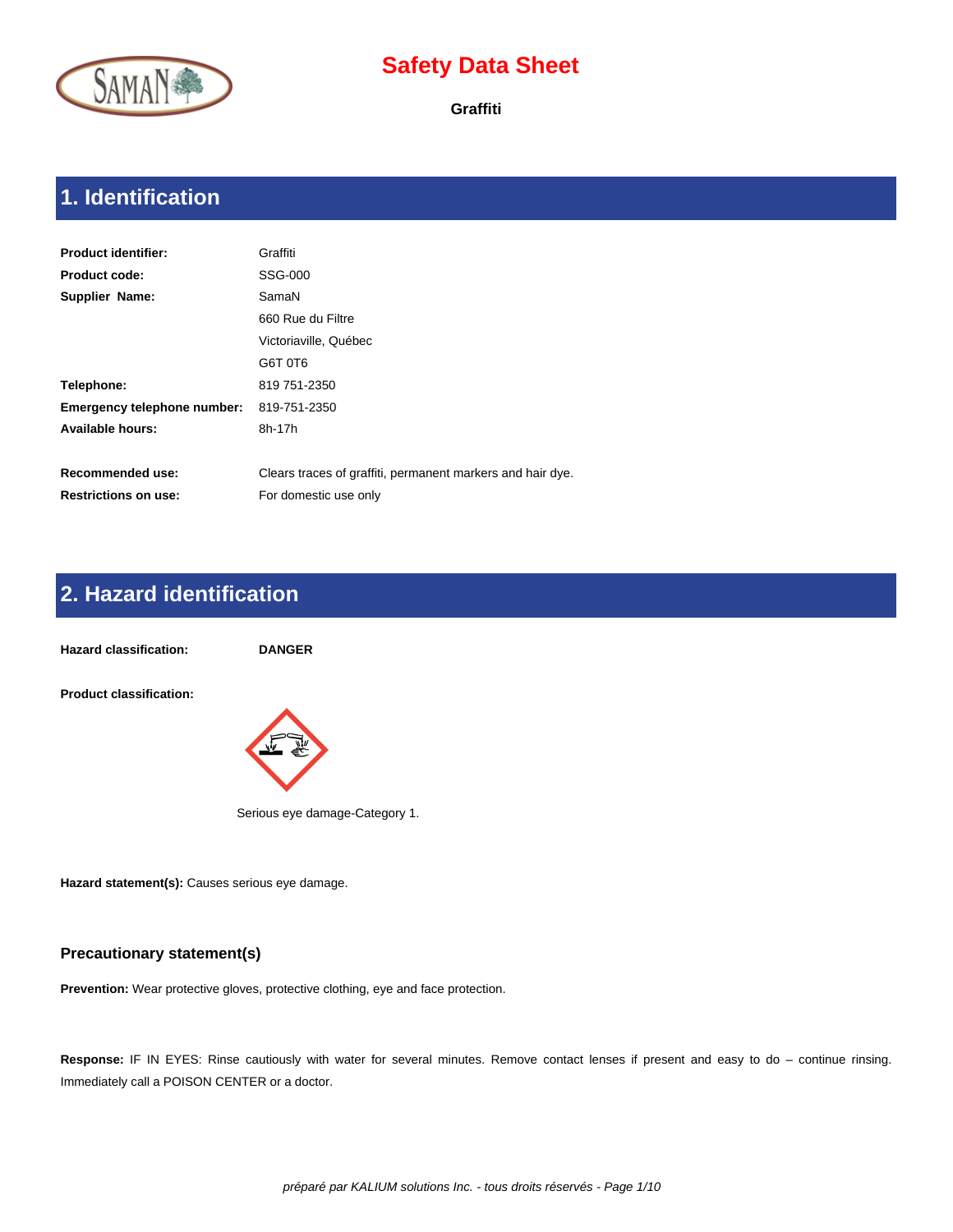

**Graffiti**

**Disposal:** Not applicable.

**Storage:** Dispose of contents/container in accordance with local, regional, national and/or international regulations in force.

**Other hazards:** Moderately toxic by intravenous, intraperitoneal route and subcutaneous routes.

See toxicological information, section 11

#### **3. Composition/Information on ingredients**

| l No | CAS no      | Common name and synonyms                           | Concentration (W/W) |
|------|-------------|----------------------------------------------------|---------------------|
|      | 78330-20-8  | Alcohols, branched (C9-C11), (C10) rich ethoxylate | 29.25%              |
| 2 ا  | 79-20-9     | Methyl acetate                                     | 5.00%               |
| l 3  | 174955-61-4 | Fatty alcohol ethoxylate/propoxylated              | 4.87%               |

#### **4. First-aid measures**

 **If swallowed, irritation, any type of overexposure or symptoms of overexposure occur during use of the product or persists after use, immediately contact a POISON CENTER, an EMERGENCY ROOM or a PHYSICIAN; ensure that the product safety data sheet is available.**

**Eye contact:** Check for and remove any contact lenses. Immediately flush eyes with plenty of water for at least 15 minutes, occasionally lifting the upper and lower eyelids. Get medical attention immediately.

Skin contact: In case of contact, immediately flush skin with plenty of water for at least 15 minutes while removing contaminated clothing and shoes. Wash clothing before reuse. Clean shoes thoroughly before reuse. Get medical attention immediately.

**Inhalation:** Move exposed person to fresh air. If not breathing, if breathing is irregular or if respiratory arrest occurs, provide artificial respiration or oxygen by trained personnel. Loosen tight clothing such as a collar, tie, belt or waistband. Get medical attention immediately.

**Ingestion:** Wash out mouth with water. Do not induce vomiting unless directed to do so by medical personnel. Never give anything by mouth to an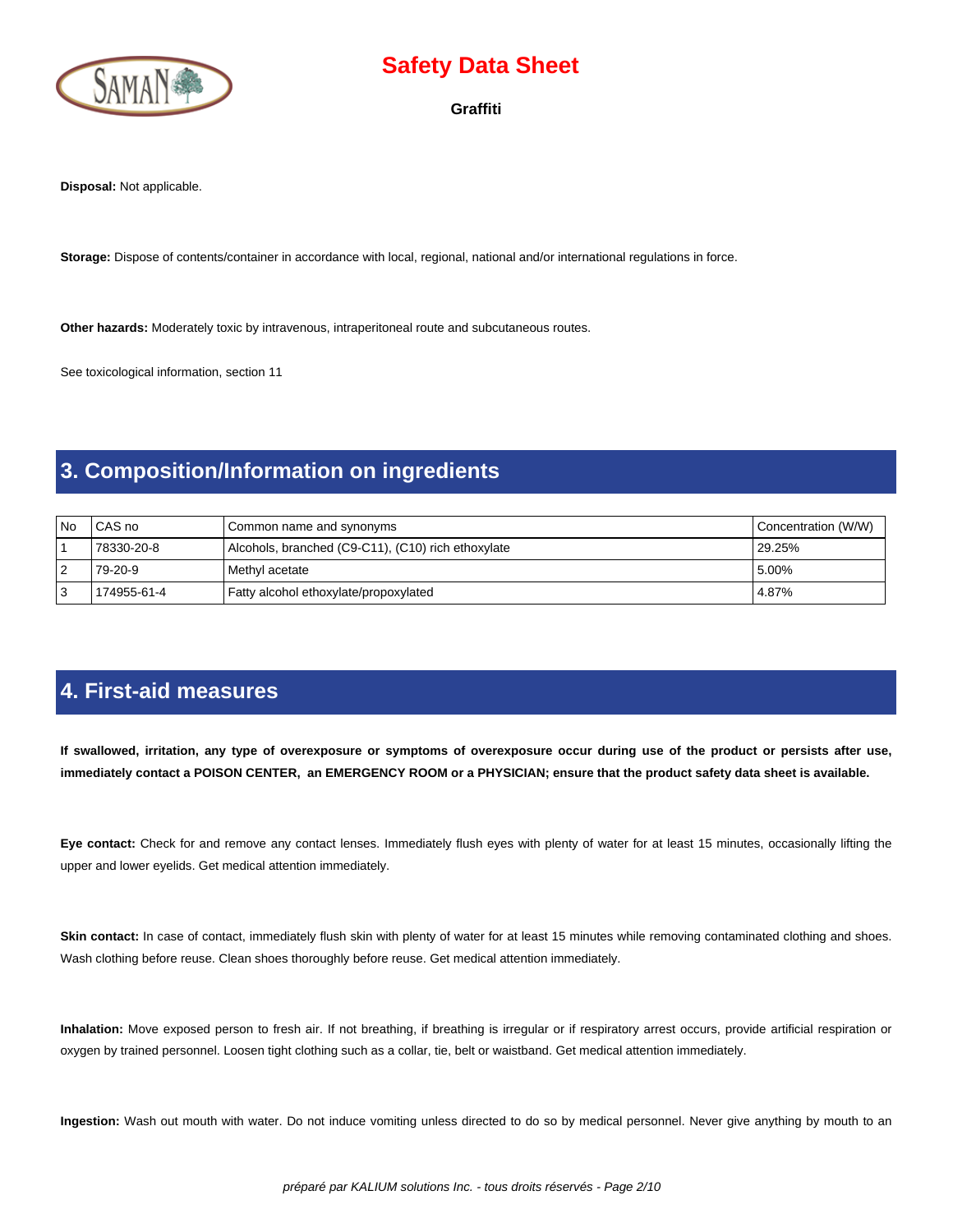

**Graffiti**

unconscious person. Get medical attention immediately.

**Symptoms:** Eyes burn sensation which is manifested by tearing, and/or conjunctivitis. Cough, breathing pain, eye redness and skin edema.

**Effects (acute or delayed):** Possibility of permanent damage to the cornea. May cause skin irritation.

**Immediate medical attention and special treatment:** No specific treatment. Treat symptomatically. Contact poison treatment specialist immediately if large quantities have been ingested or inhaled.

# **5. Fire-fighting measures**

**Suitable extinguishing media:** Use dry chemical, CO<sub>2</sub>, water spray (fog) or foam.

**Unsuitable extinguishing media:** Jets of water can facilitate the spread of fire.

**Specific hazards arising from the hazardous product:** No specific hazard.

**Hazardous combustion products:** Carbon monoxide and dioxide.

**Special protective equipment and precautions for fire-fighters:** Fire-fighters should wear appropriate protective equipment and self-contained breathing apparatus (SCBA) with a full face-piece operated in positive pressure mode.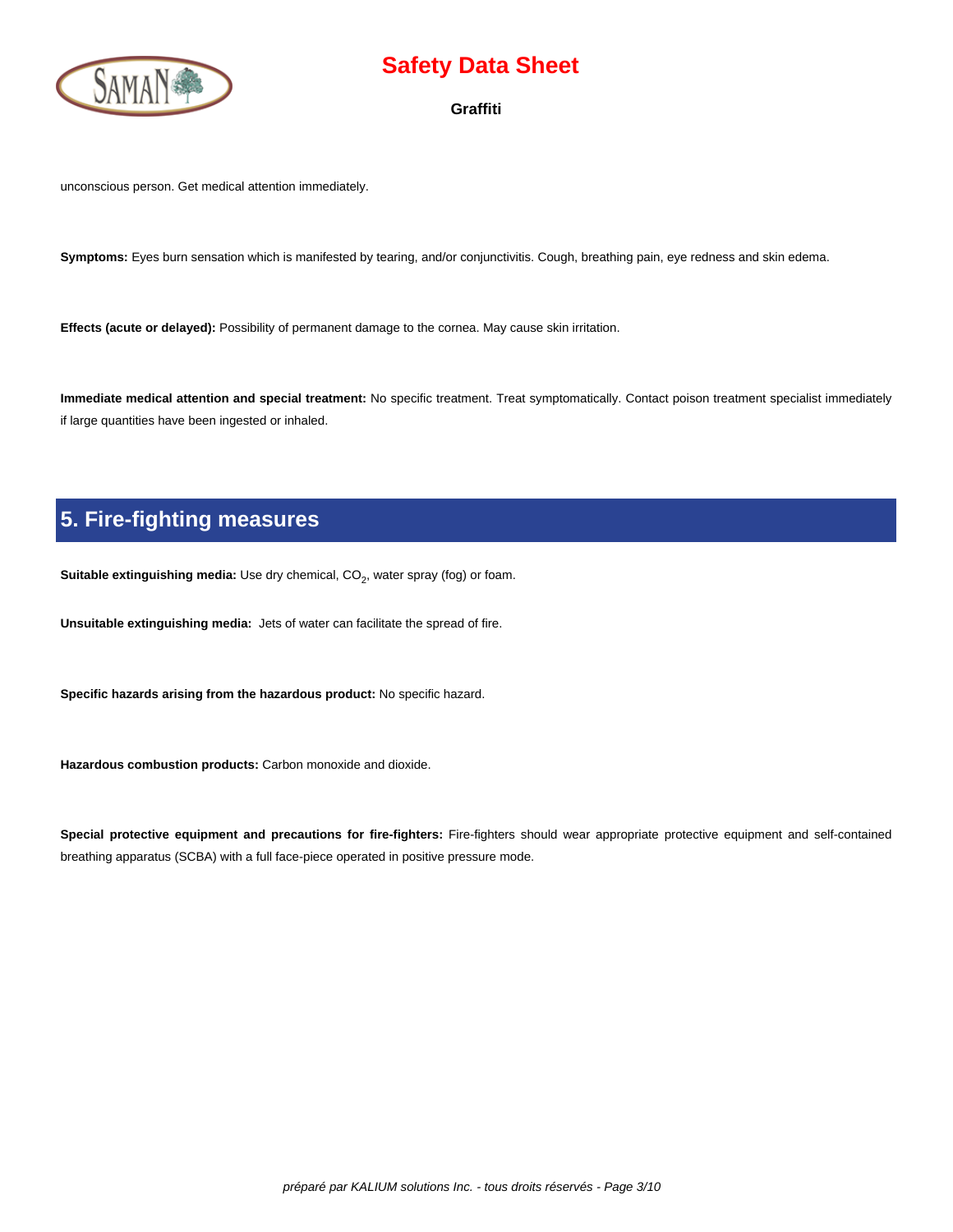

**Graffiti**

#### **6. Accidental release measures**

Personal precautions: No action shall be taken involving any personal risk or without suitable training. Evacuate surrounding areas. Keep unnecessary and unprotected personnel from entering. Do not touch or walk through spilled material. Shut off all ignition sources. No flares, smoking or flames in hazard area. Avoid breathing vapor or mist. Provide adequate ventilation. Wear appropriate respirator when ventilation is inadequate. Put on appropriate personal protective equipment (see Section 8).

**Protective equipment and emergency procedures:** Avoid dispersal of spilled material and runoff and contact with soil, waterways, drains and sewers. Inform the relevant authorities if the product has caused environmental pollution (sewers, waterways, soil or air).

**Methods and materials for containment and cleaning up:** Stop leak if without risk. Move containers from spill area. Dilute with water and mop up if water-soluble. Alternatively, or if water-insoluble, absorb with an inert dry material and place in an appropriate waste disposal container. Use spark-proof tools and explosionproof equipment. Dispose of via a licensed waste disposal contractor.

#### **7. Handling and storage**

**Precautions for safe handling:** Put on appropriate personal protective equipment (see Section 8). Eating, drinking and smoking should be prohibited in areas where this material is handled, stored and processed. Workers should wash hands and face before eating, drinking and smoking. Remove contaminated clothing and protective equipment before entering eating areas. Avoid exposure - obtain special instructions before use. Avoid contact with eyes, skin and clothing. Do not ingest. Avoid breathing vapor or mist. Use only with adequate ventilation. Wear appropriate respirator when ventilation is inadequate. Do not enter storage areas and confined spaces unless adequately ventilated. Keep in the original container or an approved alternative made from a compatible material, kept tightly closed when not in use. Empty containers retain product residue and can be hazardous. Do not reuse container.

**Conditions for safe storage:** Store in accordance with local regulations. Store in a segregated and approved area. Store in original container protected from direct sunlight in a dry, cool and well-ventilated area, away from incompatible materials (see section 10) and food and drink. Keep container tightly closed and sealed until ready for use. Containers that have been opened must be carefully resealed and kept upright to prevent leakage. Do not store in unlabeled containers. Use appropriate containment to avoid environmental contamination.

**Incompatibility:** Strong acids and bases. Strong oxidizing agents. Finely divided metals (Ba, Be, Na, P, Al, Mg etc).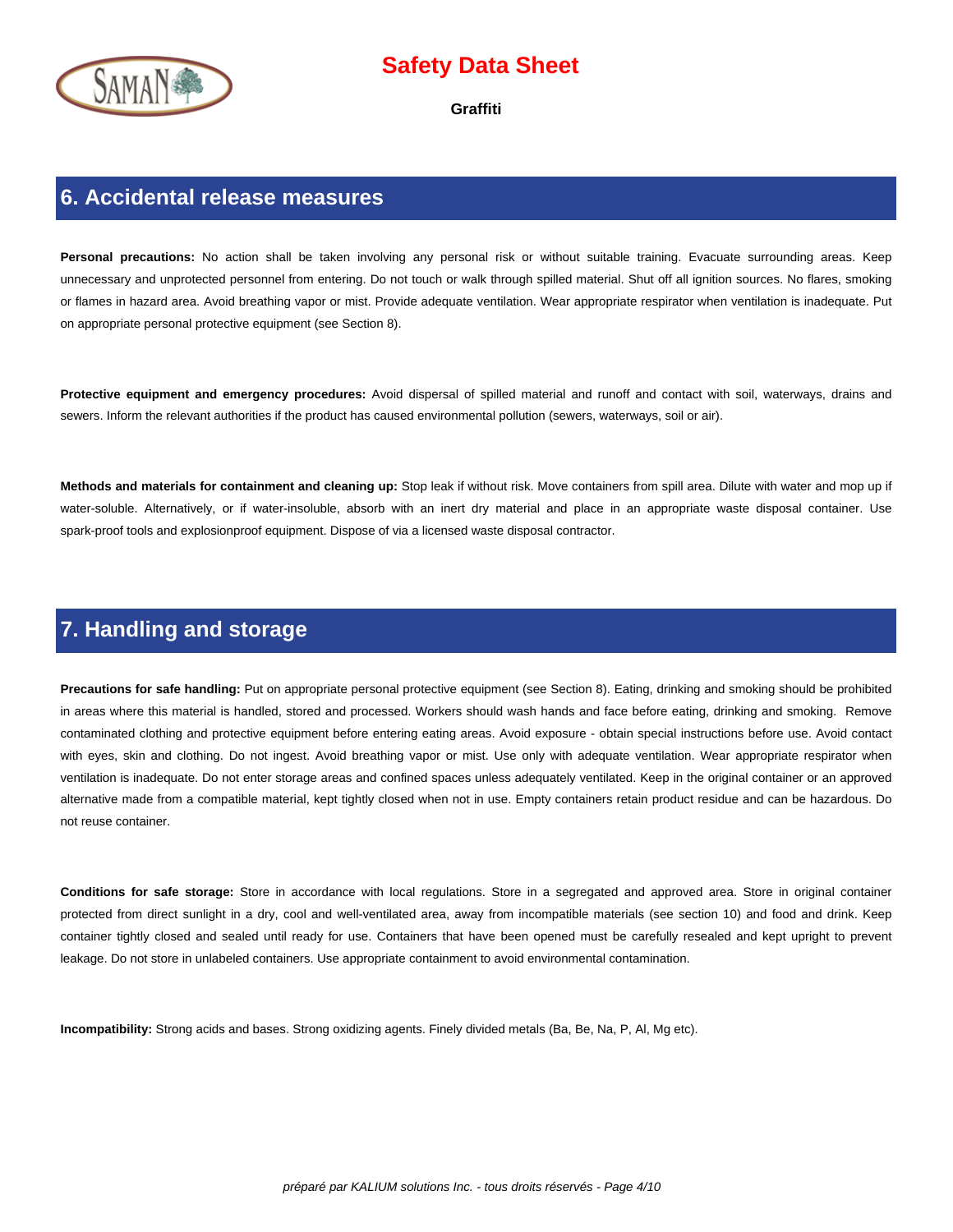

**Graffiti**

# **8. Exposure controls/Personal protection**

| l No | l CAS no    | l CAS name                                         | IDHL mg/m3      | TWA ma/m3       | STEL mg/m3    | CEIL mg/m3      |
|------|-------------|----------------------------------------------------|-----------------|-----------------|---------------|-----------------|
|      | 78330-20-8  | Alcohols, branched (C9-C11), (C10) rich ethoxylate | l Not available | l Not available | Not available | l Not available |
|      | 79-20-9     | Methyl acetate                                     | 3100            | 606             | 757           | l Not available |
|      | 174955-61-4 | Fatty alcohol ethoxylate/propoxylated              | Not available   | Not available   | Not available | l Not available |

IDHL: Immediately Dangerous to Life or Health Concentrations

TWA : Time Weighted Average

STEL: Short -Term Exposure Limit

CEIL: Ceiling Limit

IPVS = Inmediatamente peligroso para la vida o la salud

VEPP = Valor de exposición promedio ponderado

VECD = valor de exposición de corta duración

 $VI =$  valor límite

**Appropriate engineering controls:** Use only with adequate ventilation. Use process enclosures, local exhaust ventilation or other engineering controls to keep worker exposure to airborne contaminants below any recommended or statutory limits. The engineering controls also need to keep gas, vapor or dust concentrations below any lower explosive limits. Use explosion-proof ventilation equipment.

**Individual protection measures:** Wash hands, forearms and face thoroughly after handling chemical products, before eating, smoking and using the lavatory and at the end of the working period. Appropriate techniques should be used to remove potentially contaminated clothing. Wash contaminated clothing before reusing. Ensure that eyewash stations and safety showers are close to the workstation location.

**Eyes:** DO NOT WEAR CONTACT LENSES Wear anti-splash safety goggles.

**Hands:** Chemical-resistant, impervious gloves complying with an approved standard should be worn at all times when handling chemical products if a risk assessment indicates this is necessary. Considering the parameters specified by the glove manufacturer, check during use that the gloves are still retaining their protective properties.

Respiratory: If workers are exposed to concentrations above the exposure limit, they must use appropriate, certified respirators. Use a properly fitted, air-purifying or air-fed respirator complying with an approved standard if a risk assessment indicates this is necessary. Respirator selection must be based on known or anticipated exposure levels, the hazards of the product and the safe working limits of the selected respirator.

**Others:** Wear protective clothing with long sleeves and appropriate safety shoes at all times.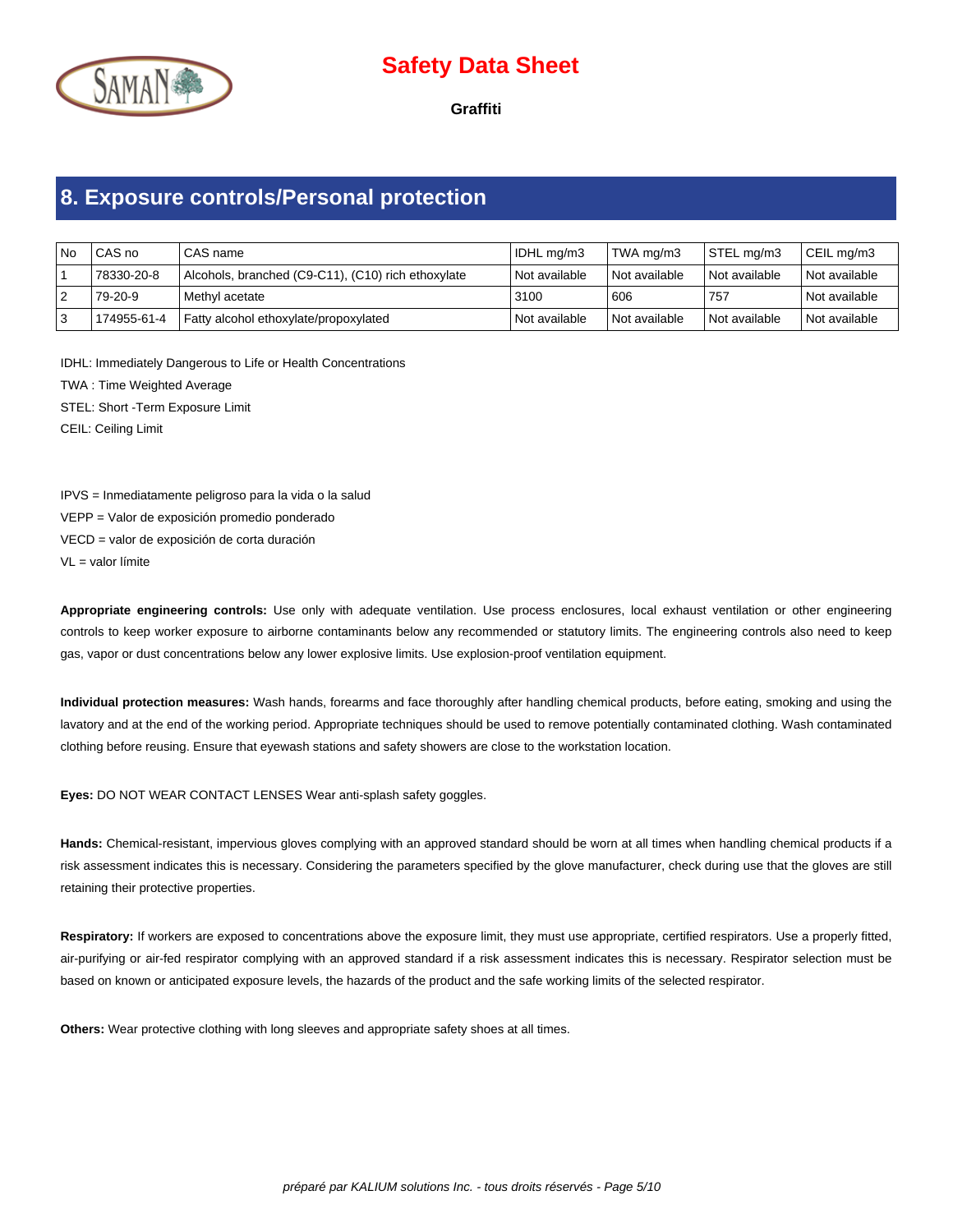

**Graffiti**

#### **9. Physical and chemical properties**

**Physical state:** Liquid **Colour:** Green **Odour:** Low odor **Odour threshold:** Not applicable **pH:** 5,6 **Melting/Freezing point:** 0°C (32°F) **Initial boiling point/boiling range:** 100°C (212°F) **Flash point:** Not applicable **Lower flammable/explosive limit:** Not applicable **Upper flammable/explosive limit:** Not applicable **Auto-ignition temperature:** Not applicable **Evaporation rate:** 0,04 (ether=1) **Vapour pressure:** 16,9 mm Hg at 20 °C **Vapour density:** < 1 (air =1) **Relative density:** 1,011 kg/L à 20 °C (water = 1) **Solubility in water:** Miscible **Partition coefficient - n-octanol/water:** Not available **Decomposition temperature:** Not available Kinematic viscosity: 7,7 mm<sup>2</sup>/s (à 40 °C)

#### **10. Stability and reactivity**

**Reactivity:** Stable under recommended conditions of storage and handling.

**Chemical stability:** The product is chemically stable under normal conditions of use.

**Possibility of hazardous reactions:** No dangerous or polymerization reactions will not occur under normal conditions of use.

**Conditions to avoid:** Do not pierce or burn, even after use.

**Incompatible materials:** None known.

**Hazardous decomposition products:** Carbon monoxide and dioxide.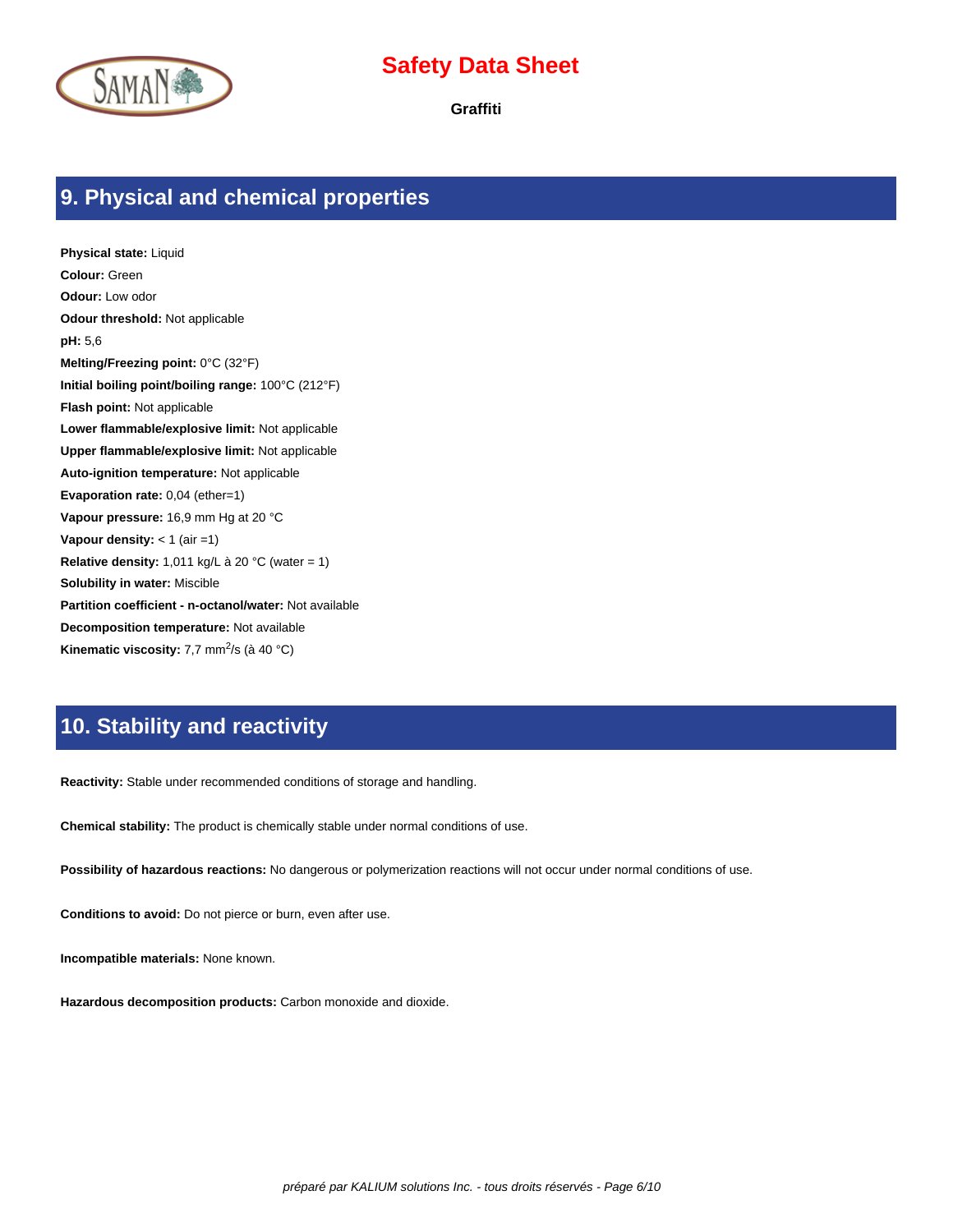

**Graffiti**

# **11. Toxicological information**

| <b>No</b>      | CAS no      | CAS name                           | $(1)$ LD | $(2)$ LD   | $(3)$ LD  | $(4)$ LC   | $(5)$ LC | $(6)$ LC   |
|----------------|-------------|------------------------------------|----------|------------|-----------|------------|----------|------------|
|                |             |                                    | oral     | skin       | skin      | gases      | vapours  | dusts-mist |
|                | 78330-20-8  | Alcohols, branched (C9-C11), (C10) | 1500     | <b>Not</b> | Not       | Not        | >20.00   | >5,00      |
|                |             | rich ethoxylate                    |          | available  | available | applicable |          |            |
| $\overline{2}$ | 79-20-9     | Methyl acetate                     | 6482     | >2000      | >2000     | Not        | >48.48   | >5,00      |
|                |             |                                    |          |            |           | applicable |          |            |
| 3              | 174955-61-4 | Fatty alcohol                      | 500      | <b>Not</b> | Not       | Not        | >20.00   | >5.00      |
|                |             | ethoxylate/propoxylated            |          | available  | available | applicable |          |            |

(1)  $LD_{50}$  oral mg/kg

(2)  $LD_{50}$  skin mg/kg

(3)  $LD_{50}$  skin mg/kg

- (4)  $LC_{50}$  inhalation ppmV 4h gases
- (5)  $LC_{50}$  inhalation mg/l 4h vapours
- (6)  $LC_{50}$  inhalation mg/l 4h dusts-mist

**Routes of exposure:** This product is absorbed by the digestive tract.

**Symptoms:** Eyes burn sensation which is manifested by tearing, and/or conjunctivitis. Cough, breathing pain, eye redness and skin edema.

**Delayed and immediate effects:** Possibility of permanent damage to the cornea. May cause skin irritation.

| <b>No</b> | CAS no      | CAS name                              | <b>IARC</b>   | <b>ACGIH</b>   | Mutagenicity       | Effect on      |
|-----------|-------------|---------------------------------------|---------------|----------------|--------------------|----------------|
|           |             |                                       |               |                |                    | reproduction   |
|           | 78330-20-8  | Alcohols, branched (C9-C11), (C10)    | Not available | Not available  | Not available.     | Not available. |
|           |             | rich ethoxylate                       |               |                |                    |                |
| 2         | 79-20-9     | Methyl acetate                        | 4             | A <sub>5</sub> | The data do not    | Not available. |
|           |             |                                       |               |                | allow for an       |                |
|           |             |                                       |               |                | adequate           |                |
|           |             |                                       |               |                | assessment of      |                |
|           |             |                                       |               |                | mutagenic effects. |                |
| 3         | 174955-61-4 | Fatty alcohol ethoxylate/propoxylated | Not available | Not available  | Not available.     | Not available. |

**Cancer classification under IARC (International Agency for Research on Cancer)**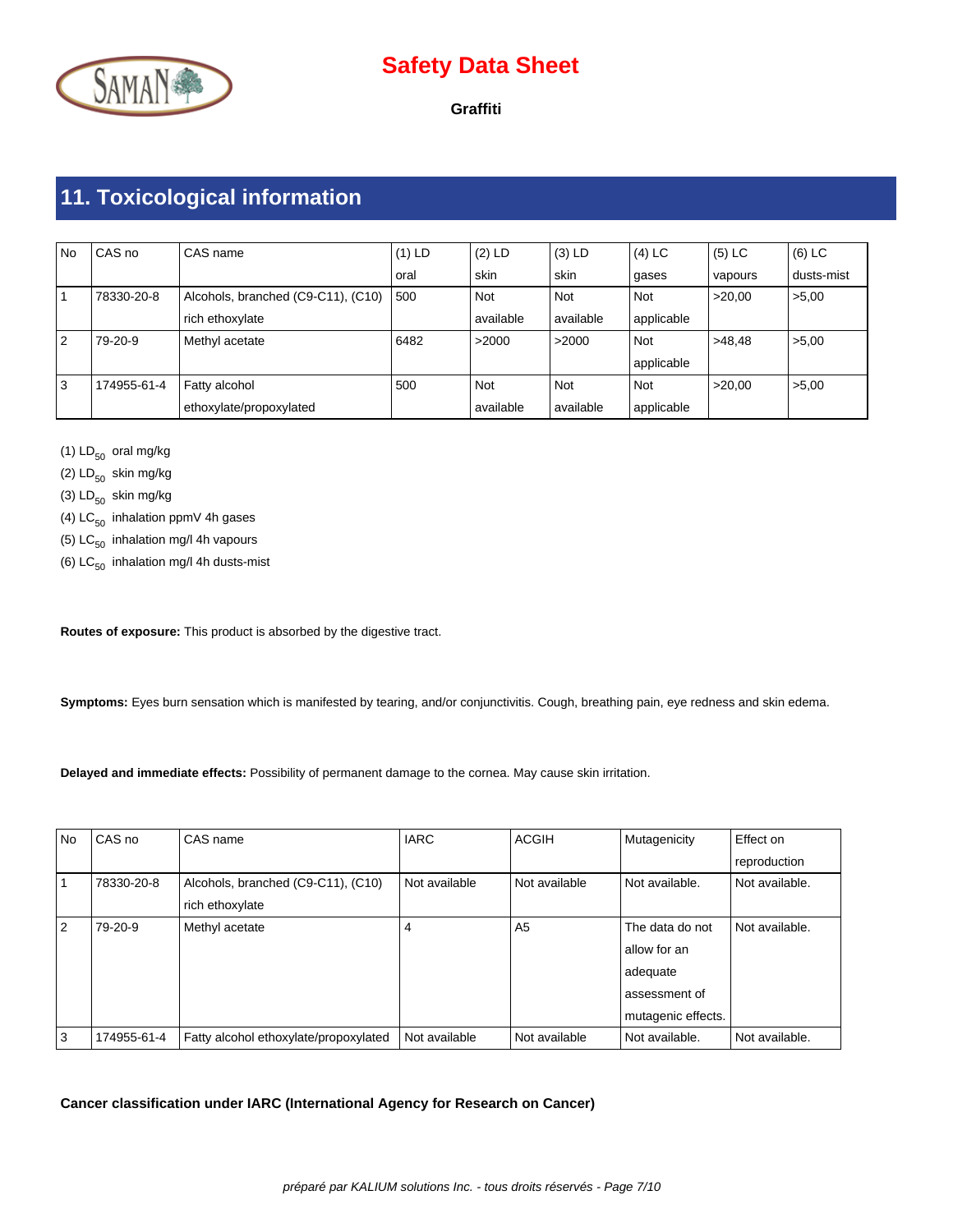

#### **Graffiti**

Group 1: carcinogenic to humans.

Group 2A: probably carcinogenic to humans.

Group 2B: possibly carcinogenic to humans.

Group 3: not classifiable as to its carcinogenicity to humans.

Group 4: probably not carcinogenic to humans.

#### **Cancer classification under ACGIH (American Conference of Governmental Industrial Hygienists)**

Group A1: confirmed human carcinogen.

Group A2: suspected human carcinogen.

Group A3: confirmed animal carcinogen with unknown relevance to humans.

Group A4: not classifiable as a human carcinogen.

Group A5: not suspected as a human carcinogen.

# **12. Ecological information**

| l No | l CAS no    | CAS name                                           | $\frac{9}{6}$ | Persistant | Bio-accumulation | l Aquatic     |
|------|-------------|----------------------------------------------------|---------------|------------|------------------|---------------|
|      |             |                                                    |               |            |                  | l ecotoxicitv |
|      | 78330-20-8  | Alcohols, branched (C9-C11), (C10) rich ethoxylate | 29.25         | l No       | <b>No</b>        | <b>No</b>     |
| 2    | 79-20-9     | Methyl acetate                                     | 5.00          | Yes        | No               | <b>No</b>     |
| 3    | 174955-61-4 | Fatty alcohol ethoxylate/propoxylated              | 4.87          | N/A        | N/A              | N/A           |

| <b>No</b>      | CAS no      | CAS name                                           | $\frac{0}{0}$ | Ecotoxicity for   | Ecotoxicity for   | Environnemental   |
|----------------|-------------|----------------------------------------------------|---------------|-------------------|-------------------|-------------------|
|                |             |                                                    |               | aquatic           | aquatic           | effects           |
|                |             |                                                    |               | organisims-Short  | organisims-Long   |                   |
|                |             |                                                    |               | term              | term              |                   |
|                | 78330-20-8  | Alcohols, branched (C9-C11), (C10) rich ethoxylate | 29.25         | Very toxic to     | Not available.    | No known          |
|                |             |                                                    |               | aquatic life.     |                   | adverse effect to |
|                |             |                                                    |               |                   |                   | the environment.  |
| $\overline{2}$ | 79-20-9     | Methyl acetate                                     | 5.00          | No known          | No known          | No known          |
|                |             |                                                    |               | adverse effect to | adverse effect to | adverse effect to |
|                |             |                                                    |               | aquatic life.     | aquatic life.     | the environment.  |
| 3              | 174955-61-4 | Fatty alcohol ethoxylate/propoxylated              | 4.87          | No known          | No known          | No known          |
|                |             |                                                    |               | adverse effect to | adverse effect to | adverse effect to |
|                |             |                                                    |               | aquatic life.     | aquatic life.     | the environment.  |

### **13. Disposal considerations**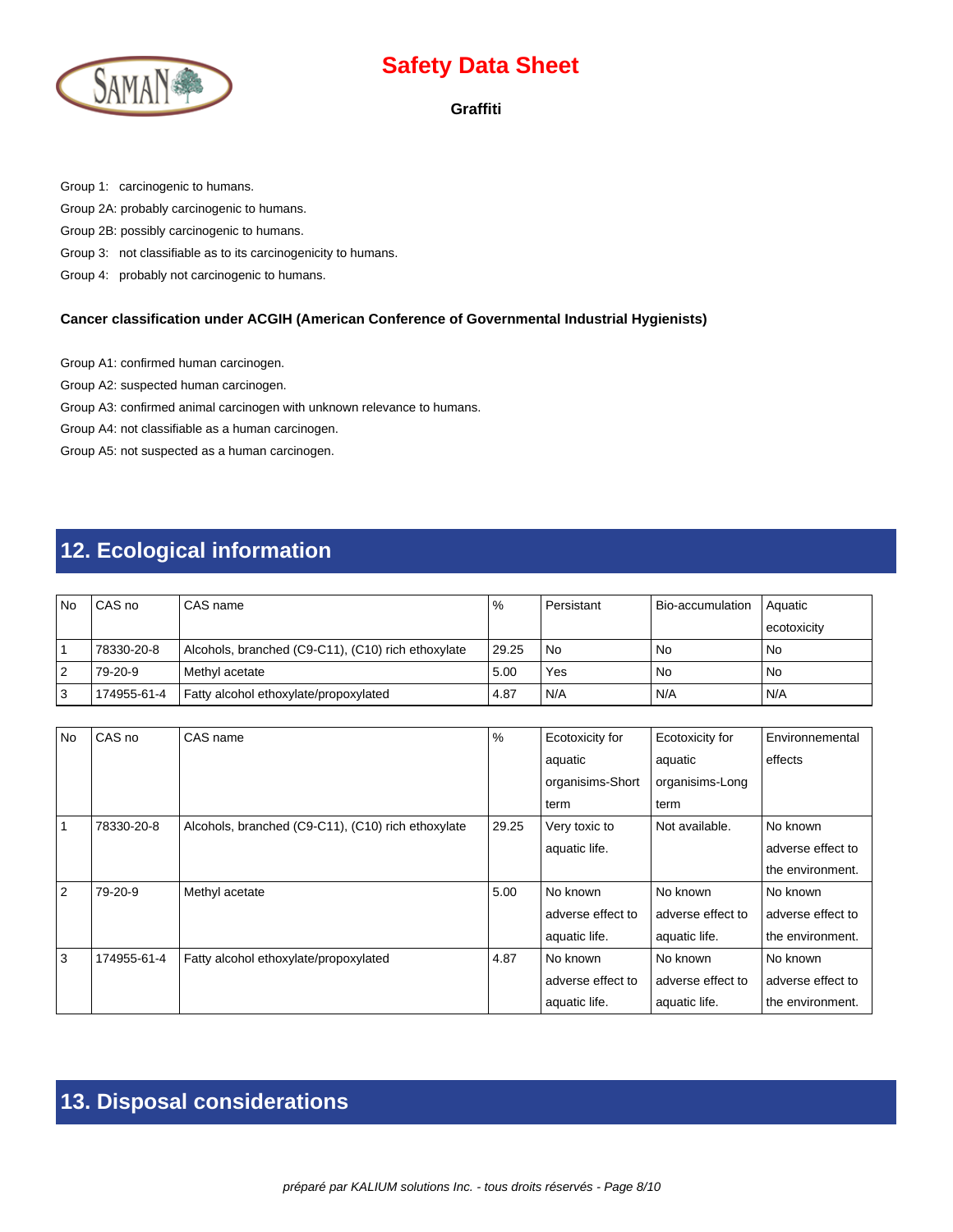

#### **Graffiti**

**Methods of disposal:** The generation of waste should be avoided or minimized wherever possible. Dispose of surplus and non-recyclable products via a licensed waste disposal contractor. Disposal of this product, solutions and any by-products should at all times comply with the requirements of environmental protection and waste disposal legislation and any regional local authority requirements.

### **14. Transport information**

|                            | <b>TDG</b>    | <b>DOT</b>    | <b>IMDG</b>   | l IATA        |
|----------------------------|---------------|---------------|---------------|---------------|
| UN number                  |               |               |               |               |
| Proper shipping name       | Not regulated | Not regulated | Not regulated | Not regulated |
| Transport hazard class(es) |               |               |               |               |
| Packing group              |               |               |               |               |

#### **Other information**

**Marine pollutant:** No

**IMDG:** Not applicable

**Exemption for limited quantity:** Not applicable

**Special precautions:** Not applicable

**Others exemptions:** Not applicable